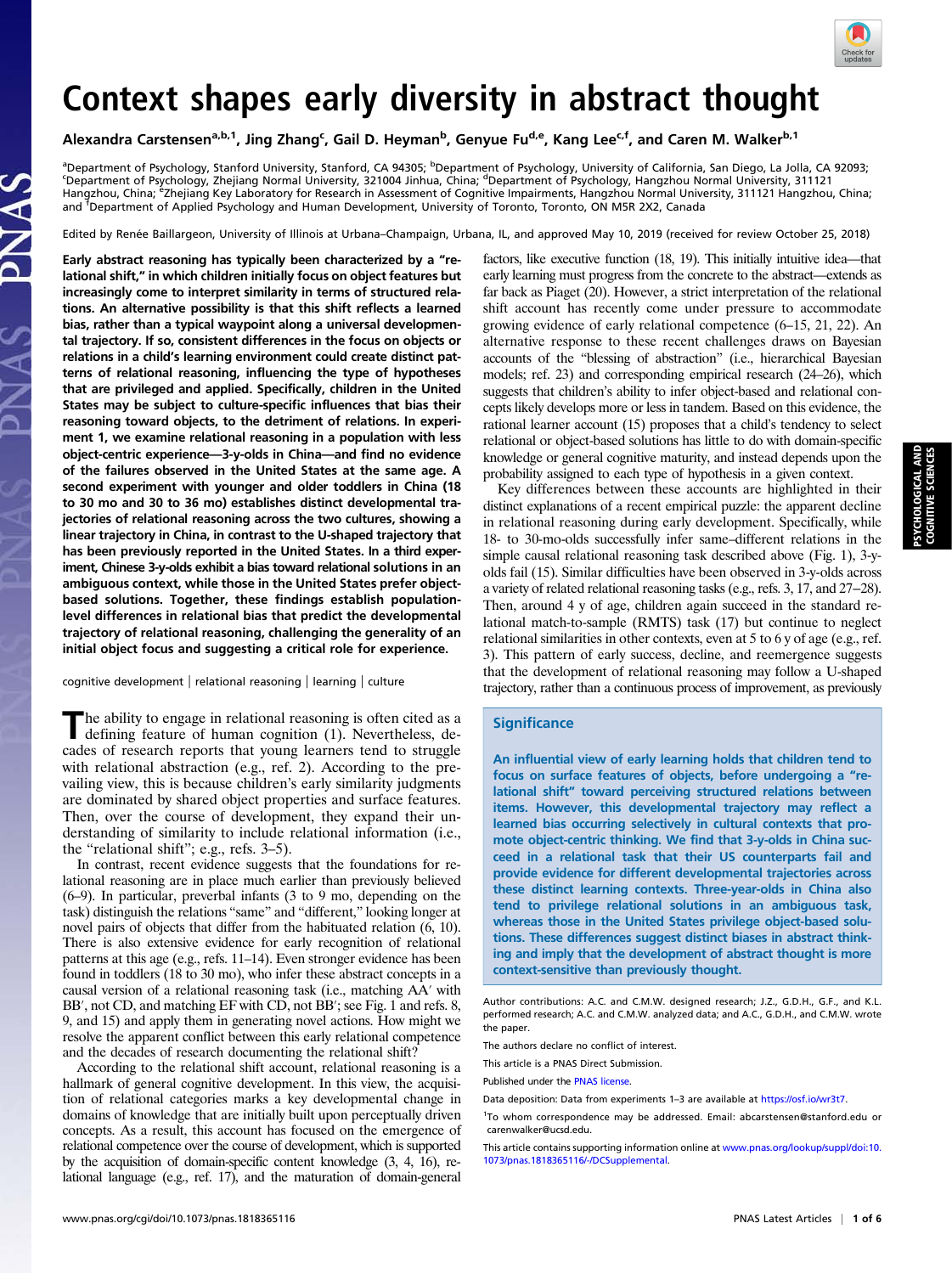

Fig. 1. Schematic illustration of training for each condition (top two rows) and test trials (bottom row) in experiments 1 and 2.

suggested (e.g., ref. 29). What causes this curious dip in performance around 3 y of age?

The Relational Shift "Paradox" Perspective. According to Hoyos et al. (30), older children may fail because of a temporary object bias that is induced by avid noun learning. The authors provide evidence consistent with this view, in which an experimentally induced noun bias interferes with RMTS performance in 4-y-olds, who otherwise succeed. They suggest that language learning—and an emphasis on nouns in particular may negatively impact relational reasoning in 3-y-olds. They note, however, that earlier work (17) leads to the opposite conclusion: that the use of linguistic concepts—in this case, relational nouns—facilitates relational reasoning. In particular, Christie and Gentner (27) suggest that children may not initially have access to a sufficient hypothesis space that includes relational meanings, and instead form new relational hypotheses when prompted to compare colabeled items. Together, these findings create what Hoyos et al. (30) term "the paradox of relational development," in which some features of language acquisition orient learners away from relations, while others provide critical scaffolding to support relational learning. In other words, experience with language learning appears to solve the very problem it creates.

The Rational Learner "Paradigm" Perspective. According to the rational learner account, even very young children have—and retain genuine same–different concepts (9) but tend to neglect relational information as a result of a learned bias to attend to objects and their properties (15). This claim is consistent with evidence that preschoolaged children attend to objects and attributes (e.g., refs. 4, 17, 27, and 31) but treats this attention as preferential—an optional learned bias, rather than a typical waypoint on the standard developmental trajectory. Importantly, this computational-level account remains agnostic about the origins of these relational representations and the processes (or algorithms) by which these representations arise (e.g., innate, structure mapping). What it does predict, however, is that differences in a learner's experience could lead to differences in which type of existing hypotheses are privileged and ultimately applied. Accordingly, any input that changes the distribution of prior expectations over a learner's hypothesis space (linguistic or otherwise) can influence children's inferences. In this view, consistent differences in the focus on objects or relations in a child's learning environment could create distinct developmental paradigms of relational reasoning, only some of which are U-shaped.

This alternative view draws on probabilistic models of cognitive development, in which children are seen as Bayesian learners who weight the likelihood of a given hypothesis (the probability of the data given the hypothesis) by its prior probability (the probability of the hypothesis before data are observed; ref. 32). Consequently, if a hypothesis has high prior probability, it will require stronger evidence to overturn it. This reasoning may also be applied to entire categories of hypotheses in the form of an overhypothesis, or general principle by which the learner assigns higher prior probability to particular types of hypotheses over others (23, 33). From this perspective, the "noun explosion" in early language learning could be one of several forms of input that lead to the formation of an overhypothesis that temporarily privileges object-based hypotheses over relational ones (for a discussion of language-induced overhypotheses and their relevance beyond language see ref. 34).

Environmental Variation as a Driver of Children's Hypotheses. If the dip in relational reasoning reflects an object bias that is shaped by early experience and incidental to the overall developmental trajectory, then it need not be a universal feature of early childhood. Instead, the observed U-shaped performance could be an artifact of culture-specific learning environments that promote a focus on objectbased hypotheses through object-centric experience. In this case, developmental conclusions about relational reasoning may be unique to—for instance—WEIRD (Western, educated, industrialized, rich, and democratic; ref. 35) samples, in which there are well-documented emphases on decontextualized objects (36) and noun learning (37). By examining the emergence of relational reasoning in populations that receive different culture-specific input, it is possible to examine the potential role of contextual factors on the developmental trajectory of relational reasoning.

Indeed, prior work has already begun to capitalize on these differences and provides initial evidence for variance in relational reasoning across contexts, although there is no clear consensus regarding the mechanism underlying these effects (18, 38, 39). Notably, Kuwabara and Smith (38) found that 4-y-olds in Japan outperform 4-y-olds in the United States on RMTS and proposed that this difference may be driven by a Japanese cultural bias to attend to relations. Richland et al. (39) found a similar advantage when comparing analogical reasoning between 3- and 4-y-olds in Hong Kong and the United States on a picture-mapping task and proposed that this difference is driven by greater inhibitory control among children in Hong Kong. While these findings are suggestive, the differences reported between groups are differences in the degree of success, based on children's overall performance. Could variation in the learning environment produce qualitative differences in performance across contexts, leading—as the rational learner account predicts—to distinct developmental paradigms? Or, do environmental factors merely modulate a common trajectory—that is, the relational shift—which unfolds similarly across groups (despite differences in timing)?

In an effort to further explore and extend these existing crosscultural findings, the current research investigates the magnitude to which environmental variation (broadly construed) may influence the developmental trajectory of relational reasoning. To do this, we compare a context in which the culture-specific learning environment highlights objects and object features (English speakers in the United States) to another context highlighting relational structure (Mandarin Chinese speakers in China). For English learners in the United States, a cultural focus on objects (36, 38) and linguistic focus on learning nouns (30, 37) may direct children's attention to objects and object properties. Conversely, Mandarin learners in China may be subject to an emphasis on relations that is characteristic of some East Asian cultural contexts (38, 39) and a linguistic bias toward verbs rather than nouns (40, 41), which could direct their attention toward relations. Accordingly, the variation between these culture-specific learning environments presents two natural conditions with which to examine the role of contextual factors on the development of relational reasoning. We return to consider these and other potential factors in the General Discussion.

To preview our results, in experiment 1 we find that 3-y-olds in China successfully apply same–different relations in the causal relational reasoning task, while 3-y-olds in the United States perform at chance. In experiment 2, we provide further evidence for these differences by examining the developmental trajectory of relational reasoning performance in Chinese children between 18 and 36 mo. Specifically, we find that Chinese children maintain high performance in relational reasoning, in contrast with previous research in the United States (15), which has found a gradual reduction in performance during this same developmental window. Finally, in experiment 3, we reveal different baseline biases in Chinese and American 3-y-olds, who demonstrate preferences for relational and object-based hypotheses, respectively. This finding confirms a prediction of the rational learner account and provides support for the view that cognitive biases underlie the differences in performance observed across contexts.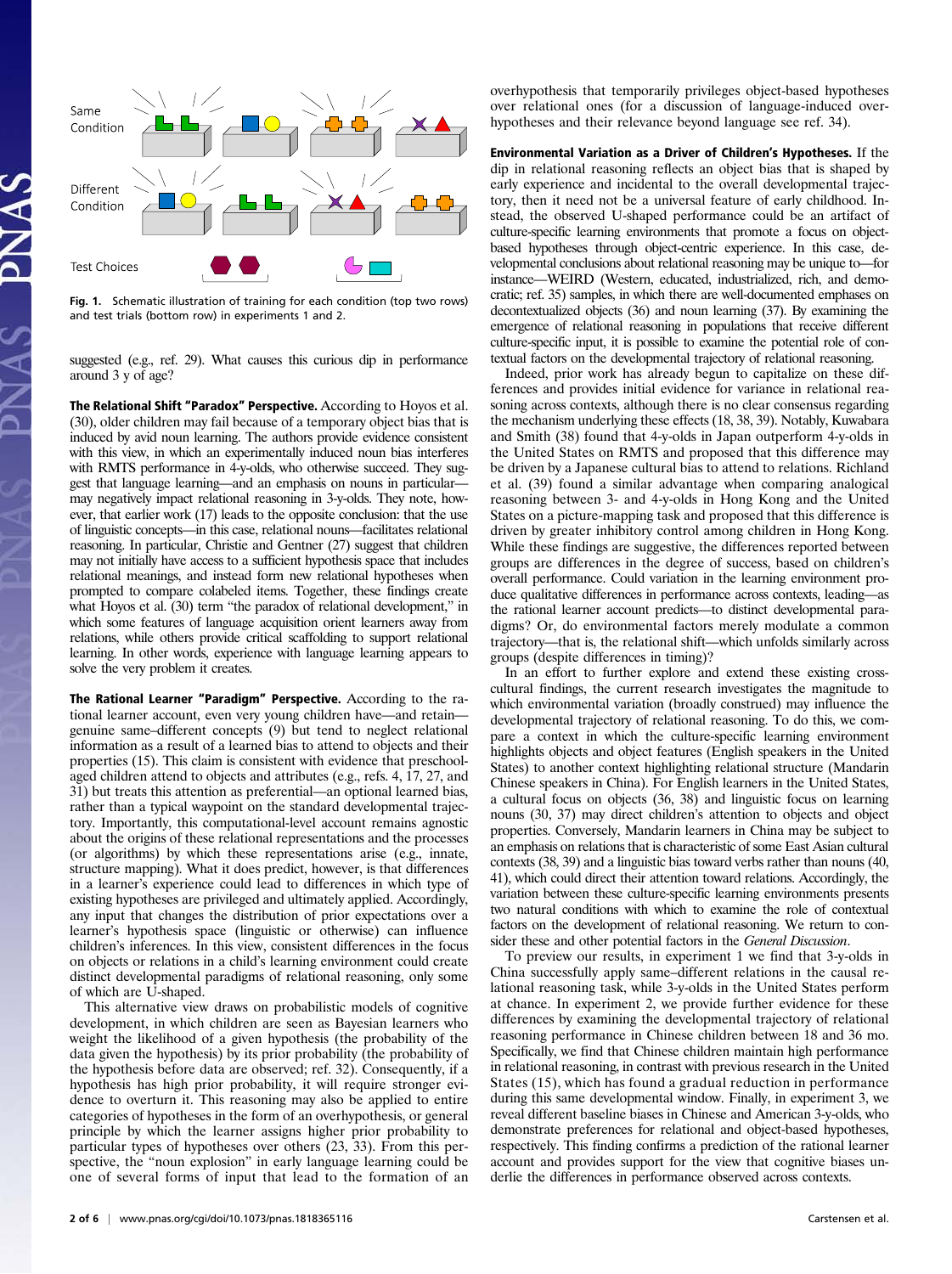### Experiment 1: Reasoning in a Relation-Centric Environment

As an initial assessment of culture-specific differences, 3-y-olds in both cultures completed the causal relational reasoning task developed by Walker and colleagues (ref. 8, experiment 2; ref. 15, experiment 1; see Fig. 1). In this task, children observe as four pairs of blocks are placed on a toy that plays music when "activated." Two of the pairs contain identical blocks ("same") and the other two pairs contain mismatched blocks ("different"). For children in the same condition, the toy activates and plays music only when the "same" pairs are placed on top, while those in the different condition observe the opposite pattern. Children are then shown novel pairs of "same" or "different" blocks and asked to choose which pair will activate the toy; selecting correctly requires that children pick the pair that is relationally consistent with their training.

Based on the results from previous research, we hypothesized that 3-y-olds in the United States would respond at chance, failing to infer the abstract same–different relations at test. If 3-y-olds in China spontaneously succeed on this same task, this would demonstrate cross-cultural variability in the expression (success vs. failure) of relational reasoning, support previous accounts of early relational competence, and provide a cultural testbed in which to evaluate determining factors in the developmental trajectory.

Results. As predicted, Chinese children consistently selected the relational pair at an age at which their US counterparts fail to do so. Three-year-olds in the United States performed at chance in both same (20/38 correct; two-tailed binomial,  $P > 0.1$ ) and different (15/38) correct; two-tailed binomial,  $P > 0.1$ ) conditions, replicating previous findings (8, 15). In contrast, 3-y-olds in China correctly selected the test pair that was consistent with their training in both same (28/39 correct; two-tailed binomial,  $P < 0.01$ ) and different (28/38 correct; two-tailed binomial,  $P < 0.01$ ) conditions. Comparing performance across cultures, we find that Chinese children significantly outperform children in the United States (two-tailed  $P < 0.01$ , Fisher's exact) in inferring same–different relations.

## Experiment 2: Evidence for Distinct Developmental Trajectories in Reasoning Across Contexts

The differences in performance reported above might indicate distinct developmental trajectories of relational reasoning. If so, this would suggest that early biases toward objects or relations are indeed learned, and therefore likely to be sensitive to differences in the learning environment. Alternatively, children in both groups may follow the same pattern of development, with 3-y-olds in China lagging (performing similarly to 18- to 30-mo-olds in the United States) or leading (performing similarly to 4-y-olds in the United States) in the same general trajectory. To tease these possibilities apart, experiment 2 examines the development of relational reasoning in Chinese children from 18 to 36 mo—assessing the 1.5-y window before the age assessed in experiment 1. Given the decline in relational reasoning between 18 and 48 mo in the United States (15), a common trajectory account would predict a parallel (albeit offset) decline in Chinese children, which would likely appear within this 18- to 48-mo window.\*

Results. Findings of experiment 2 provide evidence for a distinct developmental trajectory of relational reasoning in China, compared with previous work conducted in the United States (ref. 15 and Fig. 2). We ran a binomial logistic regression using age (in months), cultural context (United States, China), and condition (same, different) to predict the likelihood of correctly selecting the relational response. Cultural context was a significant predictor (β = 3.27;  $P =$  $0.05^{\dagger}$ ), and there was a significant interaction of cultural context and age ( $\beta = -0.11$ ;  $P = 0.01$ ), such that accuracy decreased over the 18- to 48-mo window for children in the United States but was



Fig. 2. Relational match (1) and nonmatch (0) options selected by 18- to 48 mo-olds in the United States and China in experiments 1 and 2, plotted with logistic regression fit lines. US toddler data (blue dots left of the indicator lines at 36 mo) are from Walker et al. (ref. 15, experiment 1). Shaded regions indicate 95% confidence intervals with Loess smoothing.

maintained for those in China, as shown in Fig. 2. There were no other significant main effects or interactions (but see [SI Appendix](https://www.pnas.org/lookup/suppl/doi:10.1073/pnas.1818365116/-/DCSupplemental) for additional analyses considering performance by condition and age). These findings therefore provide support for distinct paradigms of relational reasoning across contexts.

# Experiment 3: Comparing Object and Relational Focus Across Contexts

Although the results of experiments 1 and 2 are consistent with an account in which contextual factors influence whether children privilege the relational hypothesis, these findings may also be due to domain-general differences between groups (e.g., executive function, general attention, motivation, and aptitude; e.g., refs. 18, 19, 38, 42, and 43). In experiment 3, we discriminate among these possibilities by testing for baseline differences in bias toward relational or objectbased hypotheses that are predicted to underlie the differences in performance reported above. Specifically, 3-y-olds in both cultures were offered a forced choice between a relational and object-based solution in an ambiguous formulation of the causal relational reasoning task in which both hypotheses are supported by the evidence observed. If the cross-cultural difference reported in experiments 1 and 2 results exclusively from differences in general aptitude, with no contribution of a bias toward objects or relations, then we should find no difference in selections across cultures. If, however, culturespecific features of the learning environment induce a cognitive bias, we should observe a systematic preference for relational solutions in China, and a converse preference toward object-based solutions in the United States.

Children were presented with a different condition, in which one particular object from the initial causal pair appears again in the second causal pair (refer to Fig. 3). In this case, it is reasonable to attribute causality to either the recurring object (e.g., the blue cube) or the relation (i.e., different). Indeed, previous research with younger US toddlers using the same training trials indicates that they have no difficulty selecting the appropriate match when given unambiguous test choices (i.e., between two relations or two objects), demonstrating that 18- to 30-mo-olds successfully infer both solution types (44). In this case, however, training pairs were recombined to form an ambiguous choice between the test pairs. Specifically, two instances of the recurring object came together to create a "same" pair—which is correct with respect to the object hypothesis but incorrect with respect to the relational hypothesis. The other objects associated with the

<sup>\*</sup>In principle, a temporal offset for children in China could also result in a decline in relational reasoning performance occurring earlier or later than this 18- to 48-mo window (see General Discussion for a review of this alternative).

<sup>&</sup>lt;sup>†</sup>The estimated coefficients (β) are interpretable as log odds but can also be transformed to an odds ratio (OR =  $e^{\beta}$ ).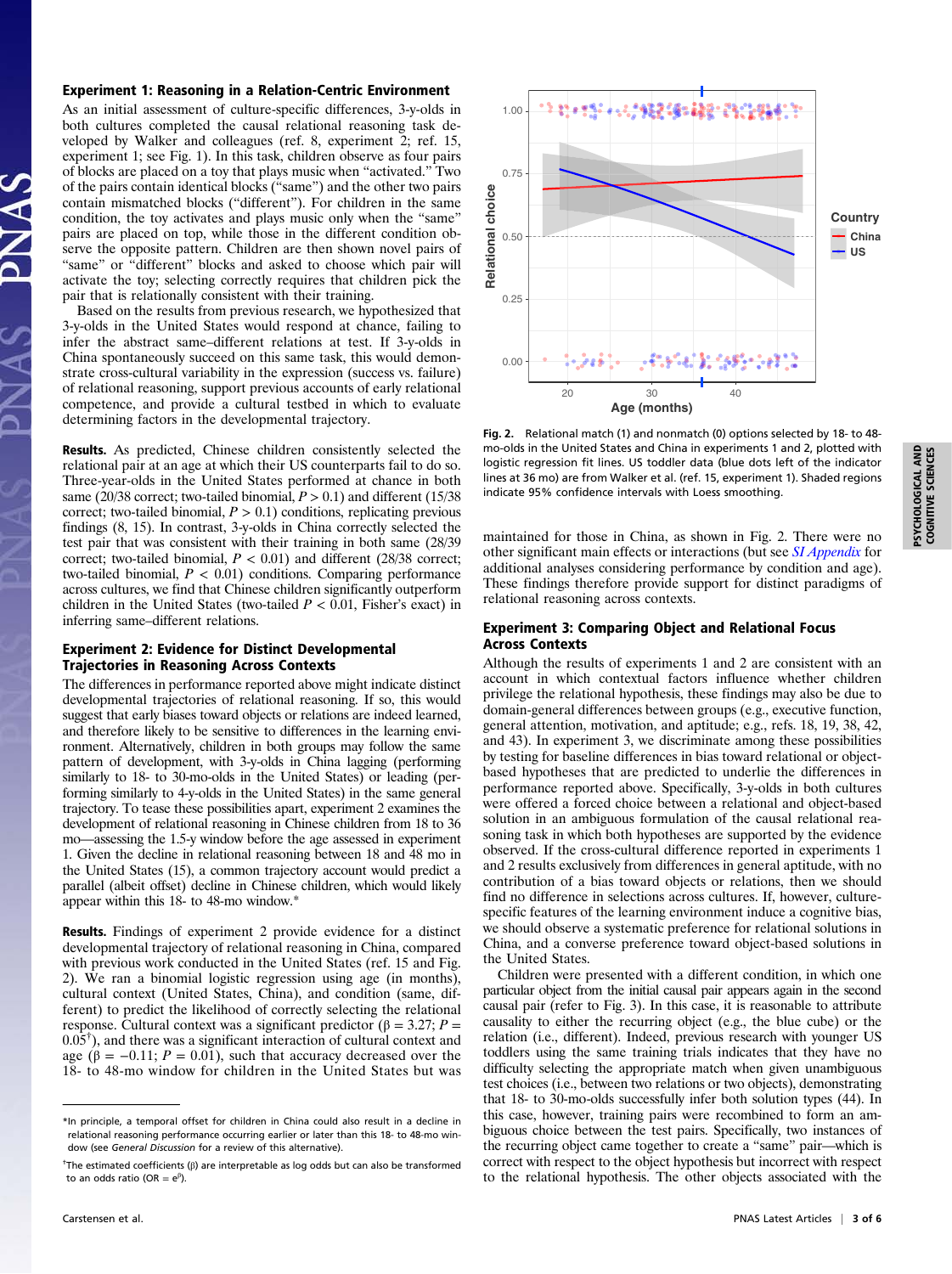

Fig. 3. Schematic illustration of ambiguous training trial (top row) and test pairs (bottom row) in experiment 3, in which the evidence was consistent with both object and relational solutions.

effect also came together, to create a "different" pair—which is correct with respect to the relational hypothesis and incorrect with respect to the object hypothesis. $\frac{4}{3}$  Due to the constraints of the study design, it was not possible to present an ambiguous same condition, and, as a result, we only include a different condition in experiment 3.

Results. Given an ambiguous choice between object and relational matches, 3-y-olds in the United States selected the object match (36/56; two-tailed binomial,  $P = 0.04$ ), while 3-y-olds in China selected the relational match (41/60; two-tailed binomial,  $P < 0.01$ ). As predicted, we also find a significant difference between groups (two-tailed  $P \lt \theta$ 0.01, Fisher's exact; Fig. 4).

## General Discussion

In three experiments, we find that young children in China—unlike their counterparts in the United States—tend to privilege abstract same–different relations in a causal learning task. In experiments 1 and 2, children in China were significantly more likely to identify relational structure and showed no evidence of a decline in reasoning between 18 and 48 mo. In experiment 3, we tested for the key factor predicted to mediate these differences, assessing whether children across contexts exhibit distinct biases to privilege either relational or object-based solutions. Indeed, we found that in an ambiguous task with no correct answer, Chinese 3-y-olds favored solutions consistent with the relational hypothesis, while those in the United States favored solutions consistent with the contrasting object bias. Together, these findings suggest that culture-specific learning environments may bias the early development of relational reasoning to follow different developmental trajectories.

On the other hand (as noted above), it is conceivable that the Ushaped trajectory of relational reasoning previously observed in the United States indeed reflects a cognitive universal, occurring at a sizable temporal offset for children in China. Given that the regression analysis reported in experiment 2 shows no evidence of a decline in relational reasoning between 18 and 48 mo in China, the downward slope would have to occur either after 48 mo or well before 18 mo (to allow performance to recover). However, given that the first evidence of children's ability to infer and act on specific causal properties from contingency data appears around 16 mo in the United States (46), a decline seems unlikely to occur much earlier than 18 mo. Alternatively, cross-cultural differences in domain-general factors like executive function could drive a lag in performance and corresponding later decline in relational reasoning in Chinese children. However, this explanation is at odds with existing findings demonstrating that preschoolers in both China and Hong Kong outperform their American counterparts in tasks with high executive function demands (39, 42, 43). Indeed, variation in general cognitive maturity is an unlikely explanation for the observed differences in this task, given that 18- to 30-mo-olds outperform their 3-y-old peers in the United States, despite having comparatively fewer cognitive resources (15). Other culture-specific differences could also account for a lagging decline in China, but this too seems unlikely given the advantages in relational reasoning observed for older children in some other East Asian cultural contexts, including 3- and 4-y-olds in Hong Kong (39) and 4-y-olds in Japan (38). Therefore, when considered in light of the previous research, these data most likely indicate truly distinct developmental trajectories, shaped by substantive variation across culture-specific learning environments.

This cross-cultural diversity informs potential sources of bias in the development of relational reasoning in particular and early learning in general. That is, children of the same age in different learning environments may have varying degrees of relational and object focus, and these differences align with robust population-level differences in the appearance of relational reasoning. This finding rules out the proposal that language learning in general produces an object bias, but is in line with the spirit of Hoyos et al.'s (30) suggestion—that lexical biases may play a role in guiding early relational reasoning. While particular features of the linguistic context may act to either hinder or facilitate relational reasoning, there is no need to characterize this phenomenon as a paradox. Instead, the structures and features of language may simply serve as a subset of the many sources of input (culturally specific or otherwise) informing the hypotheses that are privileged during early learning.

These findings therefore follow one of the key predictions of the more general rational learner perspective, by which systematic variation in relational focus could create distinct developmental paradigms of relational reasoning. Although the current study was not designed to discriminate between the rational learner and relational shift accounts, it does provide evidence against a universal developmental trajectory and may help to explain various inconsistencies in relational ability reported in the existing literature (6–15, 21, 22), including previous cross-cultural findings (38, 39). From this perspective, variation in relational responding results, in part, from variation in the learning environment. While this account does not preclude the possibility of a relational shift, this is only one of many possible learning trajectories supported by the rational learner account and may not generalize across learning contexts.

Several questions remain regarding the specific source of the population differences observed here, and ongoing research is aimed at further pulling these influences apart. For example, which features of the culture-specific learning environment are responsible for the differences in relational reasoning found in the United States and



Fig. 4. Proportion of object and relational matches selected by children in the United States and China in experiment 3. Error bars indicate 95% confidence intervals, and the dotted line represents chance performance. Match choice differed significantly between groups ( $P < 0.01$ ).

<sup>‡</sup> In this task, both the "object match" and "relational match" pairs are composed entirely of objects that were associated with the toy activating in the training trials. Because of this, both test pairs can be interpreted as including an object match, but only one pair serves as a relational match. From an object matching perspective, there is better evidence for the recurring object (i.e., the blue cube in Fig. 3), as this object was present both times the toy activated. Previous research from the causal learning literature indicates that preschoolers are sensitive to this type of evidence when making causal attributions (e.g., 45).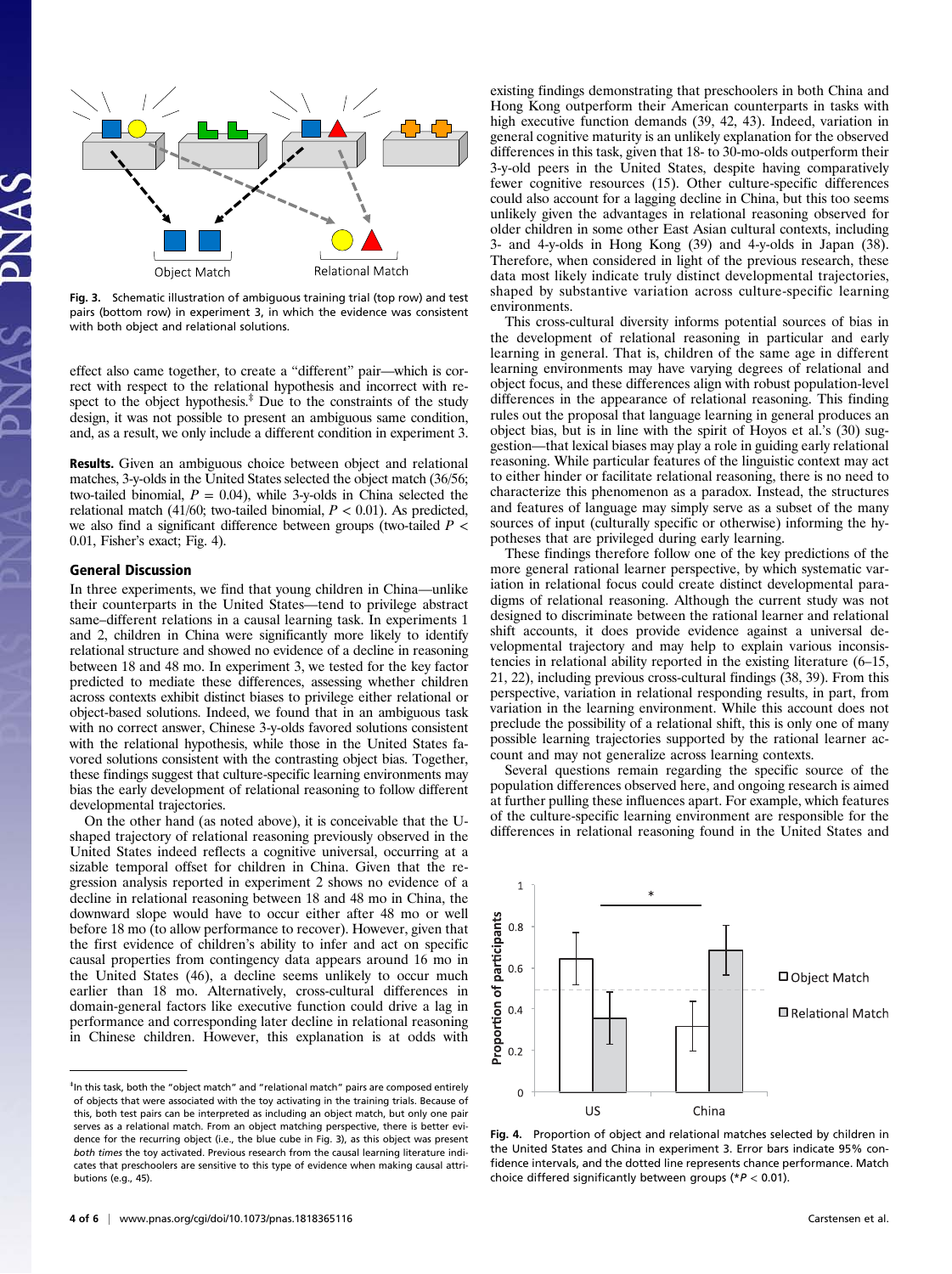China? One possibility (described above, ref. 30), builds on a substantive body of research implicating language in the early development of relational reasoning (e.g., refs. 17, 27, and 30). Specifically, the rapid noun spurt that characterizes early English word learning may induce a temporary bias toward objects and object properties that interferes with relational reasoning (30). However, the "noun explosion" that has been documented in Englishlanguage learners is not universal across languages. In Korean, for instance, there is evidence for a comparable "verb spurt" (47, 48). Similarly, several studies have found that children learning Mandarin Chinese produce more verbs than nouns in their spontaneous speech (both types and tokens), in contrast with English speakers of the same age, who produce a greater proportion of nouns than verbs (40). Relatedly, infants learning Mandarin Chinese show fast mapping of novel labels for actions, but not for objects, while their English-learning counterparts demonstrate no such action advantage, mapping novel labels to both actions and objects (41). If an emphasis on noun learning (relative to other parts of speech) drives disadvantages in relational reasoning by fostering an object bias (30), then children learning a more verb-centric language should show an attenuated or reversed bias. That is, while nouns may direct focus to object properties, verbs often signal relations across multiple entities, and might redirect attention accordingly. Indeed, Gopnik et al. (49) present related evidence for this view in a longitudinal study of Korean infants. They found that children's early use of relational language (verbs in Korean) indicating success or failure (e.g., "an hay" in Korean or "uh oh" in English) was linked to earlier success in means–ends problem solving for Korean children relative to their American peers, who acquire both later in development.

That said, language is just one of many possible sources of input that influence a rational learner's prior expectations, and other cultural factors may also drive a bias toward relational or objectbased solutions. In particular, there are well-documented differences in holistic and analytic processing (and relatedly, collectivist and individualist cognitive styles) across cultures, which may similarly result in an emphasis on relationships between entities or on characteristics of individual entities (e.g., refs. 50 and 51). More broadly, environmental variation across these learning contexts (e.g., socioeconomic status, number of siblings, and pedagogical and childrearing practices; see refs. 52–54) may differentially affect general cognitive skills that are known to influence relational reasoning, like executive function (18, 19, 42). Although our samples were drawn from communities with similar demographics (i.e., urban, middle class neighborhoods near major universities), ongoing research aims to tease apart these possible influences by comparing the development of relational reasoning in more closely matched populations [e.g., northern and southern Italy, where children with a shared linguistic context but variation in culture and social class show corresponding differences in holistic processing (55)].

Regardless of which specific features of the learning environment are ultimately responsible for these effects, the current findings demonstrate that 3-y-olds certainly have the capacity to infer relational properties, providing additional evidence that the observed object bias is acquired after early competence in relational reasoning is achieved (in the United States). Critically, this work demonstrates spontaneous success on same–different reasoning in 3-y-olds. This stands in contrast to previous research, which has concluded that children at this age require additional scaffolding to solve this task (e.g., refs. 15 and 17). Further, we show that early deficiencies in relational reasoning are more likely to result from a difference in tendency, rather than a difference in ability. More broadly, we have established naturally occurring population-level differences in relational focus that appear early in development and predict qualitative differences in the trajectory of relational reasoning.

## Methods

#### Experiment 1.

Participants. A total of 153 36- to 48-mo-olds participated in experiment 1, including 76 native English speakers [mean  $(M) = 41.9$  mo; 36 female] in the United States and 77 native Mandarin speakers ( $M = 41.2$  mo; 36 female) in China. Sample size satisfies a power analysis with power >0.8, given an alpha

of 0.05 and an effect size of 0.3 (medium). An additional three participants were excluded due to experimenter error (1), failure to complete the study (1), or interference by another child (1). All procedures were approved by the Institutional Review Board at the University of California, San Diego (UCSD) (151866) and informed consent was obtained for all participants (experiments 1–3). Toddlers in the United States were recruited and tested at preschools, museums, and in the laboratory at UCSD (with comparable performance across testing locations) and toddlers in China were recruited and tested at preschools. Both samples were composed of children living in large cities, recruited in and around major universities (UCSD in La Jolla, CA and Zhejiang Normal University in Jinhua, Zhejiang Province). We did not collect specific demographic information. However, participants were recruited from institutions serving middle-class urban communities. Additionally, Chinese participants were likely only children, owing to Chinese family-planning policies. Half of the children in each group were randomly assigned to same or different conditions. In all settings, children were tested individually in a private room. Materials and procedure. The materials and procedure replicated Walker et al. (ref. 15, experiment 1), with the exception that instructions for Chinese participants were given in Mandarin Chinese. The original English instructions were independently translated and back-translated by English–Mandarin bilinguals in China and the United States to ensure accuracy. Different experimenters (residents of each country and native speakers of the testing language) performed the task in the United States and China, following the same procedures and training, and were blind to the specific cross-cultural predictions motivating the study design.

Children were seated at a table across from the experimenter. Before beginning the task, the experimenter led the child in a brief warm-up activity, which involved interacting with several small toys and served to familiarize the child with the experimenter. After this, the experimenter placed a total of four pairs of same and different painted wooden blocks (two pairs of each relation) on top of an opaque cardboard box, which appeared to activate and play music in response to some pairs of blocks but not others. In fact, the experimenter activated a wireless doorbell inside the box by surreptitiously pressing a button. Depending upon their condition, children either observed evidence that same or different pairs were causal. Then, at test, all children were presented with two new pairs—one same, one different—and asked to point to the pair that would make the toy play music. The experimenter recorded children's first point or reach. A schematic of the procedure for experiment 1 appears in Fig. 1; however, the order of presentation of all blocks was randomized and the side of presentation of the test pairs was counterbalanced. See [SI Appendix](https://www.pnas.org/lookup/suppl/doi:10.1073/pnas.1818365116/-/DCSupplemental) for a detailed script of the procedure.

#### Experiment 2.

Participants. A total of 80 Chinese toddlers participated in experiment 2, all of whom were native Mandarin speakers tested in China. Each group of toddlers included 40 participants, with toddlers in the younger group aged 18 to 30 mo  $(\pm 1 \text{ mo}; M = 23.1 \text{ mo}; 15 \text{ female})$  and those in the older group aged 30 to 36 mo ( $\pm$ 1 mo;  $M$  = 33.1 mo; 20 female). Sample size was matched to the US data reported in Walker et al. (15). An additional three children were tested but excluded as a result of experimenter error (1) or failure to complete the study (2). Recruitment and populations were the same as those for Chinese participants in experiment 1.

Materials and procedure. Materials and procedure were identical to experiment 1.

#### Experiment 3.

Participants. A total of 116 3-y-olds participated in experiment 3, including 60 native Mandarin speakers in China ( $M = 41.0$  mo; 31 female) and 56 native English speakers in the United States ( $M = 41.4$  mo; 21 female). An additional 12 children were tested but excluded as a result of experimenter error (9), failure to complete the study (1), or parent interference (2). Recruitment procedures and populations were the same as those used in experiment 1, except that US toddlers were recruited at preschools and museums and not in the laboratory at UCSD.

Materials and procedure. Materials were identical to those used in experiment 1, and the procedure closely resembled the different condition, but with the modifications illustrated in Fig. 3 to create an ambiguous causal structure, presenting evidence for both relational and object-based hypotheses. To accomplish this, one particular block (e.g., the blue cube in Fig. 3) was repeated in both activating different pairs. At test, children chose between two possible solutions: (i) a "same" pair including the object match (e.g., two blue cubes) or (ii) a "different" pair that follows the relational rule by combining the two blocks that were previously associated with the effect (e.g., the yellow sphere and red pyramid in Fig. 3). This design presented children with a forced choice between an object match and the relational match.